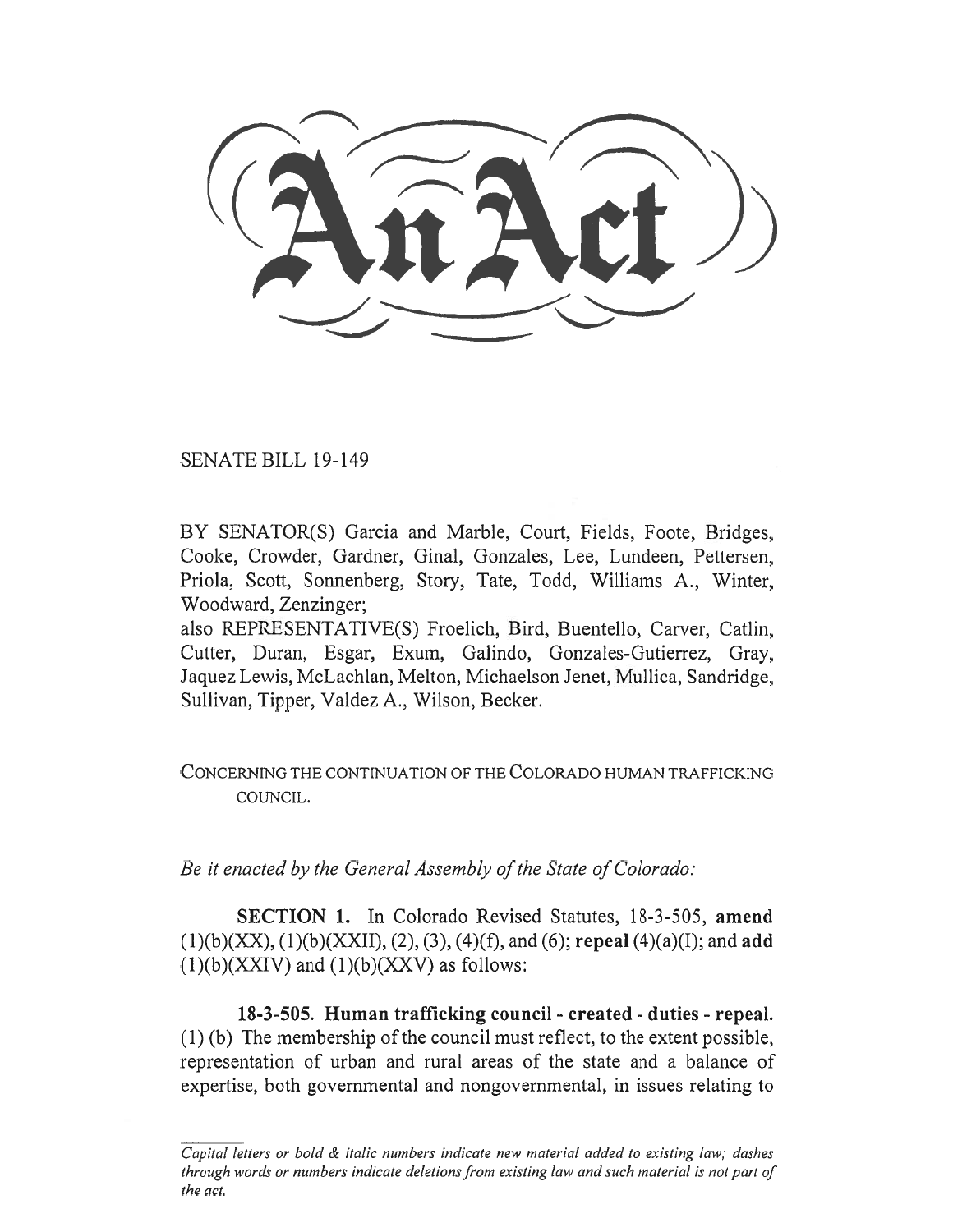human trafficking. The council must include members with expertise in child welfare and human services to address the unique needs of child victims, including those child victims who are involved in the child welfare system. The membership of the council consists of the following persons, appointed as follows:

(XX) Two FOUR persons who are former victims of human trafficking, one TWO who is a ARE former victim VICTIMS of human trafficking for involuntary servitude and one TWO who is a ARE former victim VICTIMS of human trafficking for sexual servitude, each to be appointed by the governor or his or her designee;

(XXII) One person to be appointed by the commissioner of agriculture; and

(XXIV) A REPRESENTATIVE OF A STATEWIDE COALITION FOR VICTIMS OF DOMESTIC VIOLENCE, TO BE APPOINTED BY THE GOVERNOR OR HIS OR HER DESIGNEE; AND

(XXV) ONE PERSON WHO IS A REPRESENTATIVE OF AN ORGANIZATION FOR VICTIMS OF LABOR TRAFFICKING OR AN INDIVIDUAL WHO HAS EXTENSIVE PROFESSIONAL EXPERIENCE IN ADVOCATING FOR VICTIMS OF LABOR TRAFFICKING, TO BE APPOINTED BY THE GOVERNOR OR HIS OR HER DESIGNEE.

(2) Each appointing authority described in subsection (1) of this section shall make his or her appointments to the council on or before August 1, 2014. THE TERM OF A COUNCIL MEMBER SERVING AS OF THE EFFECTIVE DATE OF SENATE BILL 19-149, ENACTED IN 2019, OR ANY COUNCIL MEMBER APPOINTED AFTER THE EFFECTIVE DATE OF SENATE BILL 19-149, ENACTED IN 2019, WILL EXPIRE ON DECEMBER 31 OF THE YEAR THE TERM IS SET TO EXPIRE. THE SUCCEEDING APPOINTEE'S TERM WILL COMMENCE ON THE JANUARY 1 FOLLOWING THE EXPIRATION OF THE PRECEDING TERM. The members of the council shall elect presiding officers for the council, including a chair and vice-chair, from among the council members appointed pursuant to subsection (1) of this section, which presiding officers shall serve terms of two years. Council members may reelect a presiding officer.

 $(3)$  (a) Each member of the council shall EXCEPT AS PROVIDED BY

PAGE 2-SENATE BILL 19-149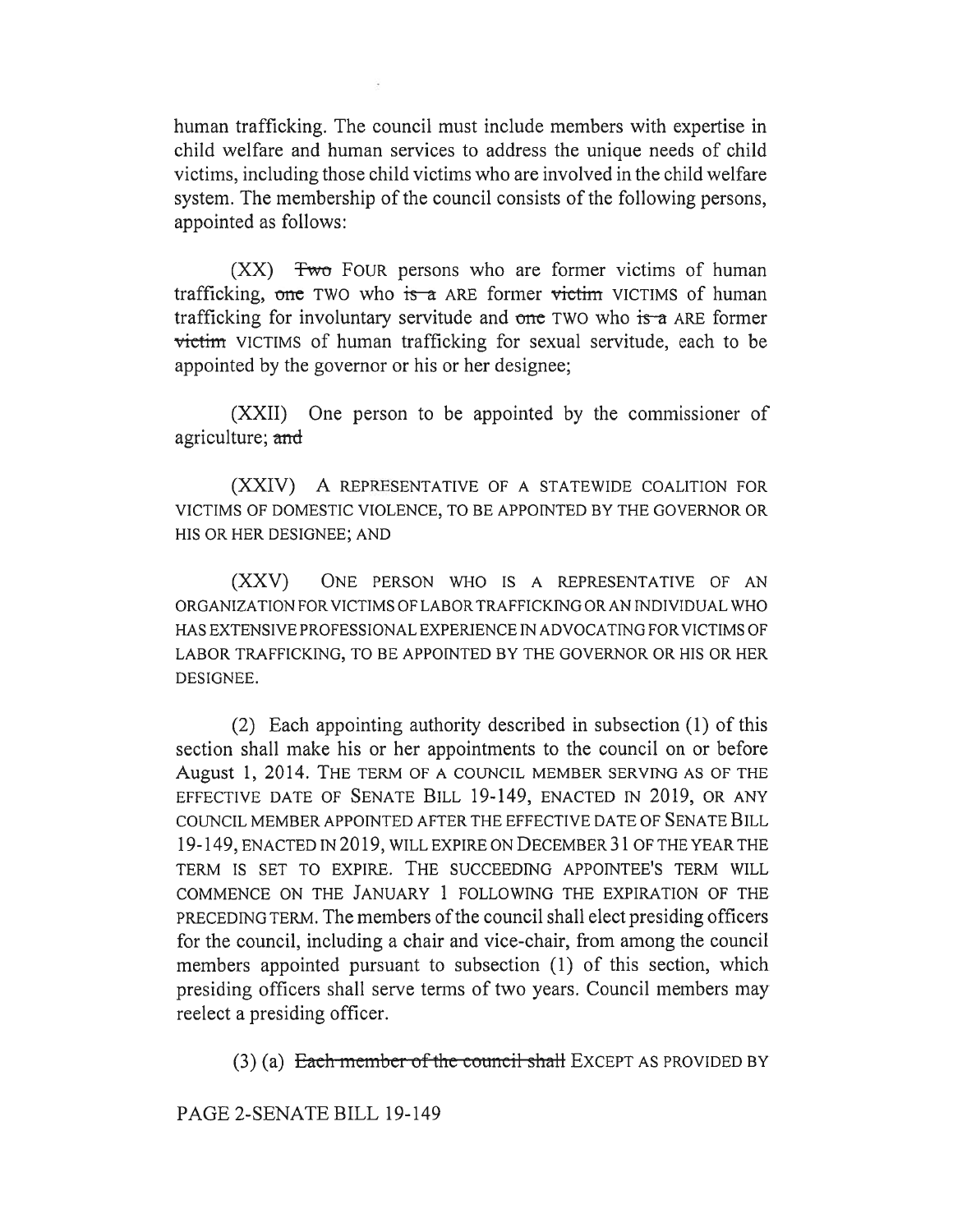SUBSECTION (3)(b) OF THIS SECTION, EACH COUNCIL MEMBER MUST serve at the pleasure of his or her appointing authority for a term of four years. The appointing authority may reappoint the COUNCIL member for an additional term or terms. Members of the council shall COUNCIL MEMBERS MUST serve without compensation but may be reimbursed for actual travel expenses incurred in the performance of their duties.

(b) EACH COUNCIL MEMBER APPOINTED PURSUANT TO SUBSECTIONS  $(1)(b)(I)$  TO  $(1)(b)(IV)$ ,  $(1)(b)(XXII)$ , AND  $(1)(b)(XXIII)$  OF THIS SECTION AFTER THE EFFECTIVE DATE OF SENATE BILL 19-149, ENACTED IN 2019. MUST SERVE AT THE PLEASURE OF HIS OR HER APPOINTING AUTHORITY FOR A TERM OF THREE YEARS. THE APPOINTING AUTHORITY MAY REAPPOINT THE COUNCIL MEMBER FOR AN ADDITIONAL TERM OR TERMS. COUNCIL MEMBERS MUST SERVE WITHOUT COMPENSATION BUT MAY BE REIMBURSED FOR ACTUAL TRAVEL EXPENSES INCURRED IN THE PERFORMANCE OF THEIR DUTIES.

(4) The council shall hold its first meeting on or before November 1, 2014, at a time and place to be designated by the executive director of the department of public safety, or by his or her designee. The council shall meet at least four times each year and shall carry out the following duties:

(a) On or before January 1, 2016, make recommendations to the judiciary committees of the house of representatives and senate, or any successor committees, concerning:

(I) Whether the general assembly should establish standards and a process for the certification of organizations that provide services to victims of human trafficking;

(f) Identify best practices for the prevention of ALL FORMS OF human trafficking, particularly for the prevention of INCLUDING BUT NOT LIMITED TO child sex trafficking AND INVOLUNTARY SERVITUDE TRAFFICKING;

(6) This section is repealed, effective  $S$ eptember 1, 2019 SEPTEMBER 1, 2024. Before repeal, the department of regulatory agencies shall review the council pursuant to section  $2-3-1203$ .  $C.R.S.$ 

**SECTION 2.** In Colorado Revised Statutes, 2-3-1203, **repeal**  (9)(a)(V); and **add** (15)(a)(VIII) as follows:

PAGE 3-SENATE BILL 19-149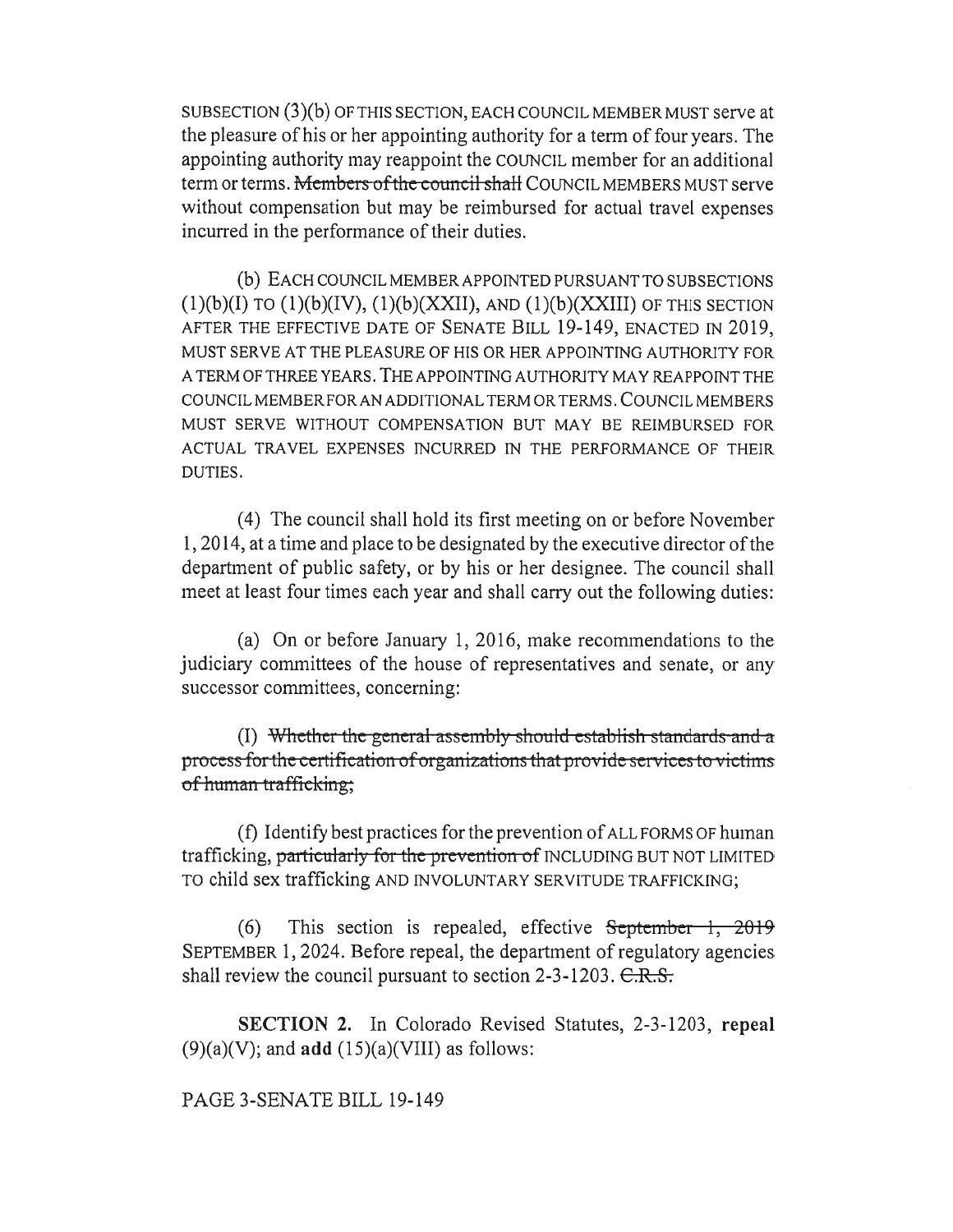**2-3-1203. Sunset review of advisory committees - legislative declaration - definition - repeal.** (9) (a) The following statutory authorizations for the designated advisory committees will repeal on September 1, 2019:

(V) The Colorado human trafficking council created in section  $18-3-505, C.R.S.$ 

(15) (a) The following statutory authorizations for the designated advisory committees are scheduled for repeal on September 1, 2024:

(VIII) THE COLORADO HUMAN TRAFFICKING COUNCIL CREATED IN SECTION 18-3-505.

**SECTION 3. Safety clause.** The general assembly hereby finds,

## PAGE 4-SENATE BILL 19-149